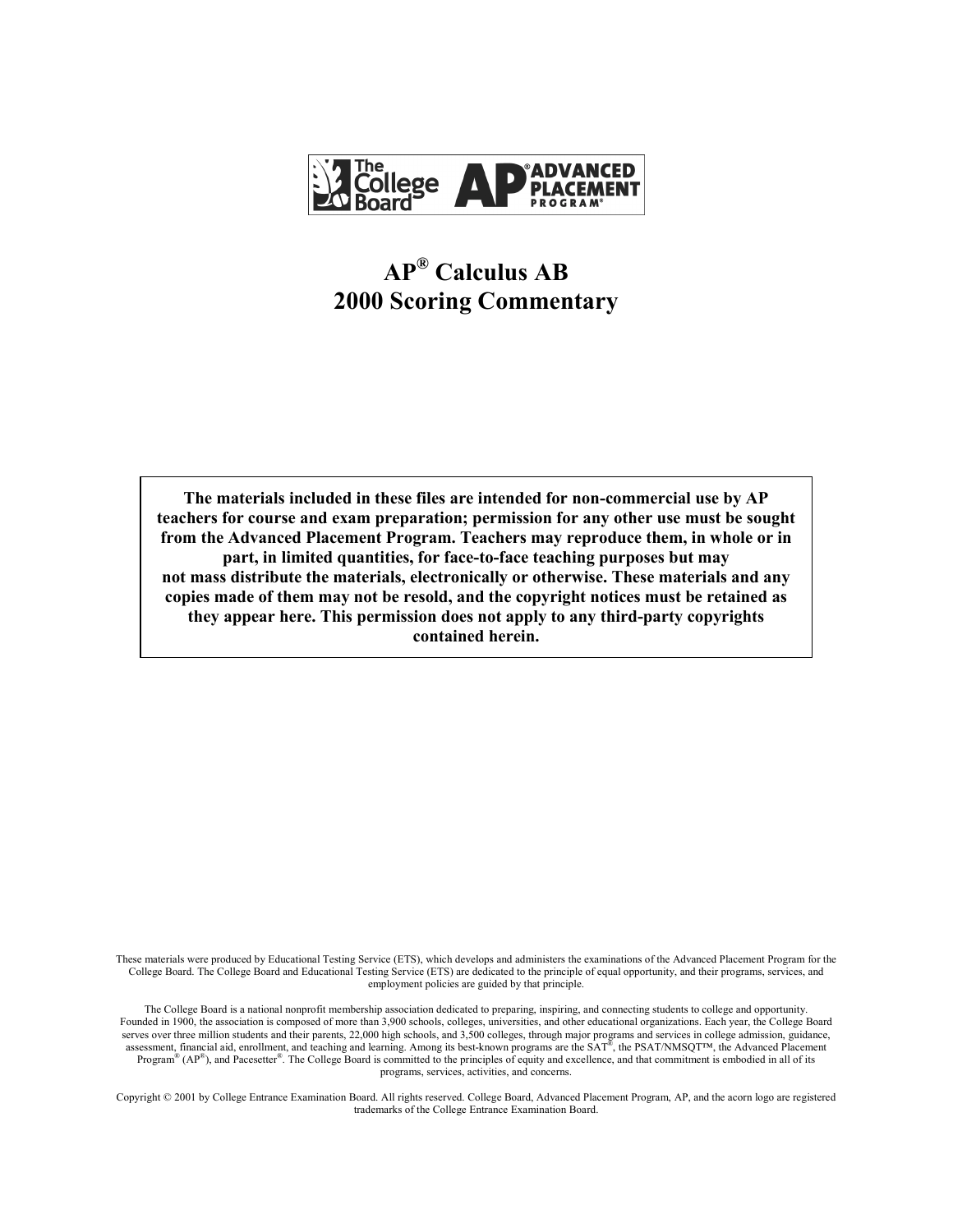# **APÆ CALCULUS AB 2000 SCORING COMMENTARY**

# **Question 1**

### **General Commentary**

This problem required the student to use definite integrals in computing the area of a region *R* and the volumes of two solids with known cross sections. One solid was obtained by revolving the region *R* about the *x*-axis (a solid of revolution having circular cross sections) and the other solid had base *R* with square cross sections perpendicular to the *x*-axis. The student needed to use a calculator equation-solver (numerical or graphical) to determine the intersection of two curves that bound the region. The calculator was also needed to compute all three definite integrals arising in this problem.

# **Question 2**

### **General Commentary**

This problem presented the student with the velocity functions for two runners, Runner *A* and Runner *B*. Runner *A*'s velocity was represented graphically, while Runner *B*'s velocity was represented analytically as an algebraic function. The three parts of the problem asked the student to answer parallel questions for both runners  $-$  (a) velocity at a given time, (b) acceleration at a given time, and  $(c)$  distance traveled over a given time interval – all with appropriate units of measurement. This problem required students to demonstrate their understanding of basic differential and integral calculus concepts in multiple representations, a relatively new emphasis in the AP Calculus Course Description.

### **Question 3**

#### **General Commentary**

This problem presented the student with the graph of a derivative of the function *f*, along with information about the locations of the horizontal and vertical tangents to the derivative graph. The student was asked to answer questions about the relative and absolute extrema of the "parent" function *f* and about values where *f*" is negative. Mathematically sound justifications for the locations of the extrema were needed to earn full credit on this problem. Justifying that the absolute maximum of *f* occurs at the right endpoint of the closed interval required an especially careful argument by the student in interpreting the area between the graph of *f '* and the *x*-axis as quantifying the accumulated change in the value of  $f(x)$ .